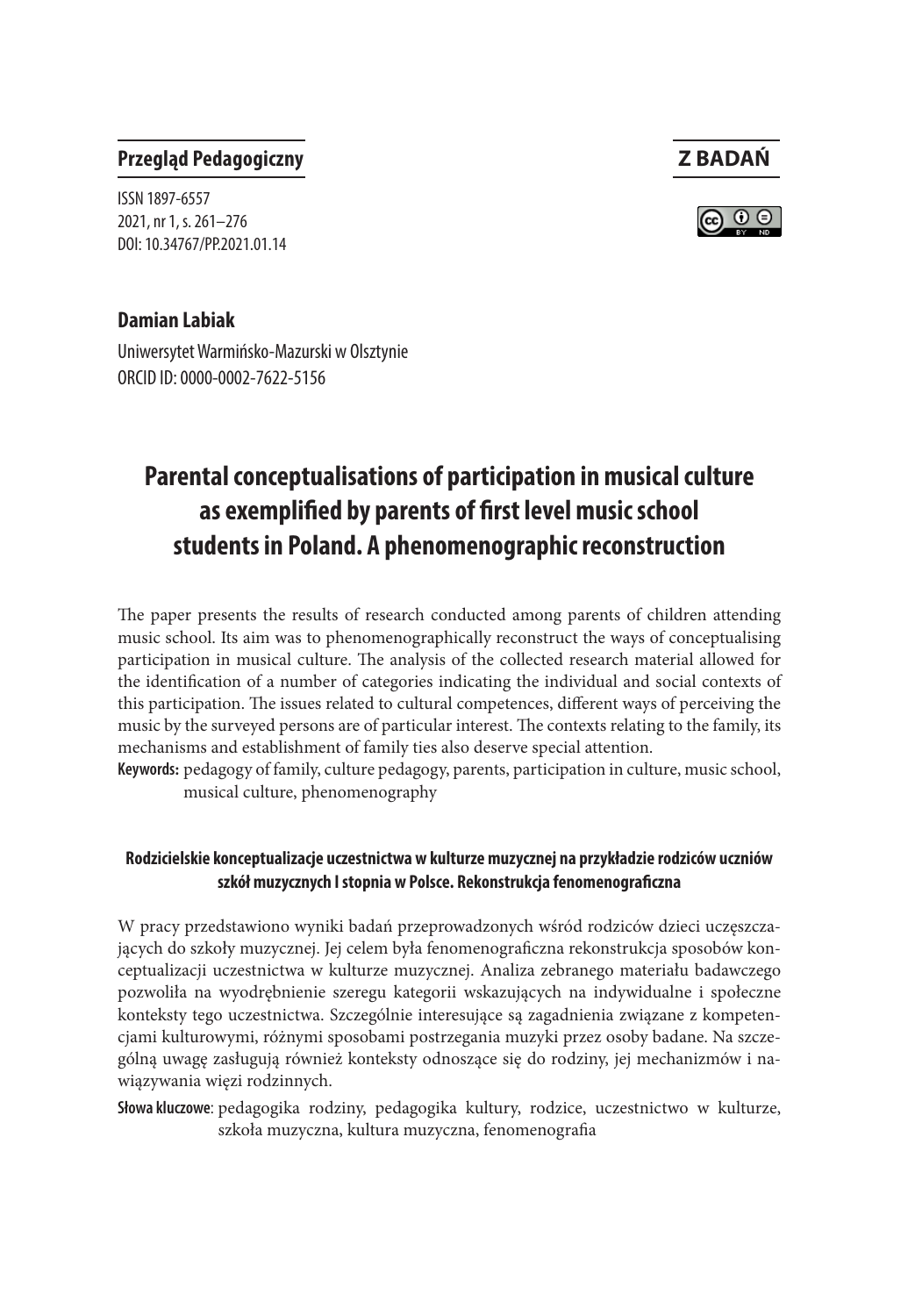*Participation in cultural life equals full enjoyment of what it means to be human*

Fintan O'Toole

#### **Introduction**

Culture provides a source of almost unlimited development possibilities for every human being (Kozielecki, 2002, p. 16). It is an essential component of our personality, and the lack of cultural cover in the practice of everyday life would expose us to the painful directness of experiencing the world. Participating in culture, in its various dimensions and forms, becomes today one of the most important factors shaping the reflective identity project, both in the everyday practice and concerning the most fundamental issues concerning the nature of human existence (Jaworski, 2010, p. 56). An important area of human culture is art, which – as Herbert Read claimed – plays a crucial role in the process of developing creative imagination, sensitivity and expression (Lasocki & Powroźniak, 1970, pp. 143–144). The above-quoted author had primarily elite art in mind. However, today, we are witnessing the disappearance of the distinction between the products of *high art, recognized and sanctified* and the products of pop culture. Additionally, together with the changes in civilization, there occurs a process of 'domesticating' the cultural activity, expansion of mass culture and new forms of participation, transferred to new types of institutions, such as the Internet or shopping centres (Janicka-Olejnik, 2016, p. 62).

Musical culture has also been dominated by popular music, produced on a mass scale – simple, uncomplicated, often addressed to passive, manipulative, uncritical audiences (Strinati, 1995, pp. 22–23). The world of classical music, which is "the most spiritual of all intellectual arts" (Bourdieu, 2005, p. 17), has become rather an elite niche, attracting the interest of a small, but very committed group of connoisseurs. There is still another group of recipients, referred to as *omnivores* – people who include both classical and popular music elements into their cultural experience, with their eclectic choices dictated by both their internal aesthetic needs and the desire to create their own image and draw social distinctions (Melosik, 2013, pp. 38–40).

As Andrzej Tyszka wrote, every culture involves a cult of certain values which are not phantasmagoria, but which bother human consciousness and thus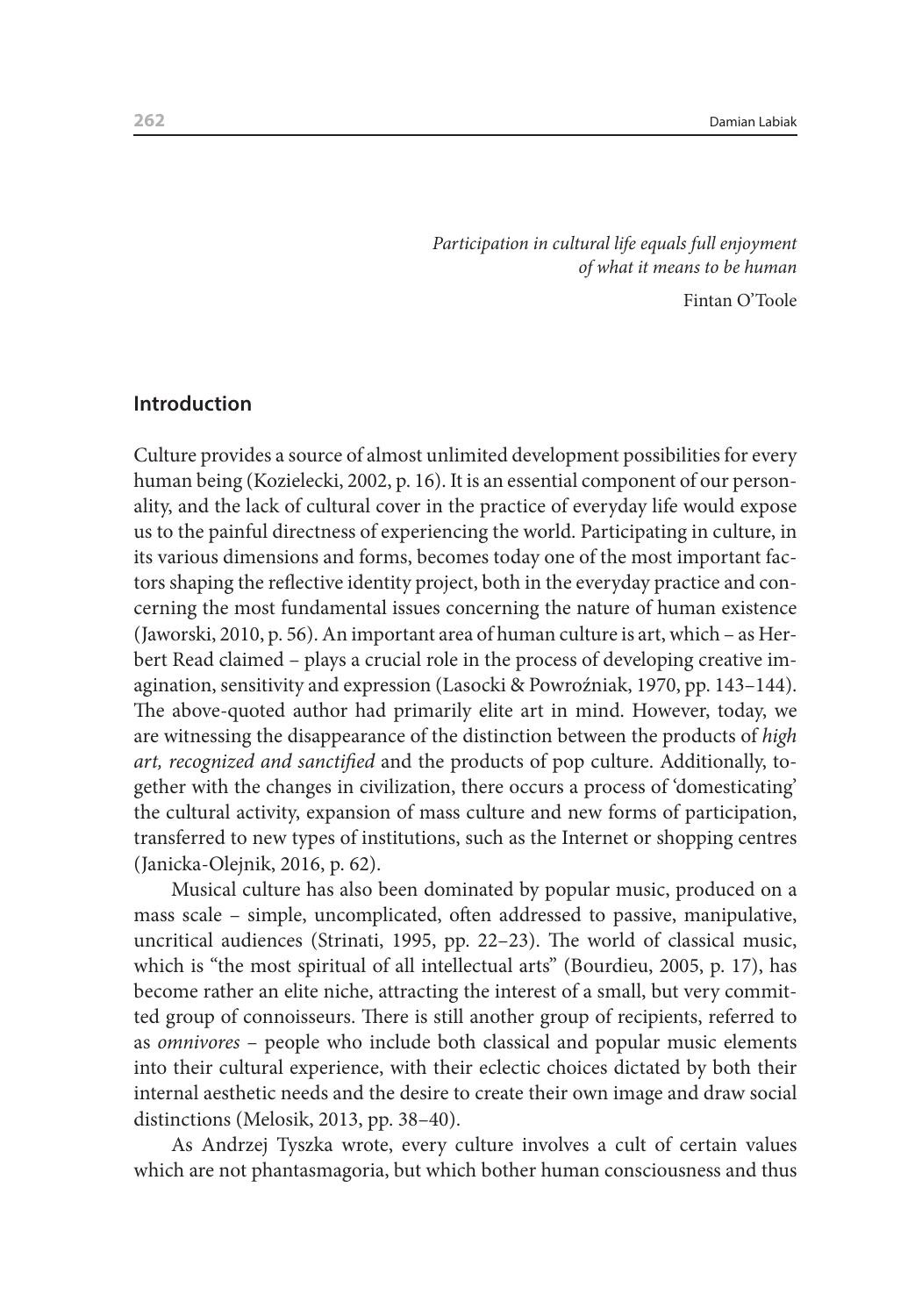play a key role in the lives of individuals and social groups (Tyszka, 1999, pp. 95, 51). The same applies to musical culture. The music school and its cultural environment make an interesting example in this context.

Among music school teachers it is said that when parents enrol their child in school, they enrol themselves as well. There is a lot of truth in this statement. Assuming that the family – as a peculiar micro-world – operates within the entire network of mutual relations with the surrounding further and closer macro environment, the situation in which a child enters a new cultural environment means that the parents are also found in the sphere of its influence (Królikowska, 2015, p. 129). And it is not just about a whole range of challenges and commitments of an organisational nature. This situation also generates multiple experiences for parents both in an individual and a social dimension since music school introduces the entire family to participation in classical music culture, which is practically exclusively the focus of state music education in Poland (Konaszkiewicz, 2015, p. 14). In the majority of cases, this experience of the parents is something completely new or even alien to their cultural capital acquired.

The presented research aimed to phenomenographically reconstruct the ways of experiencing, understanding, conceptualizing participation in musical culture1 by parents of children attending music schools. The understanding of different ways and categories of this experience may contribute to a deeper understanding of the mechanisms governing creation and realization of individual development paths of the respondents as well as the processes of building a family community.

#### **Theoretical contexts**

The world of culture is an environment in which human beings are immersed and which they constantly produce (Krąpiec, 1996, p. 47). Taking such a perspective, it seems obvious that participation in culture concerns the reality of every person and takes place in the dimensions of their individual and social, intellectual and emotional life, modifying their way of perceiving and interpreting reality (Golka, 2013, p. 148). This participation can be understood in two distinct ways.

The first way, a narrow view, focuses on the consumption of what is generated by professional artists and distributed in society by institutions founded for this purpose: theatres, cinemas, concert halls, galleries (Janicka-Olejnik 2016, pp. 59–60). In such a case, we are dealing, first of all, with a passive, not always

<sup>&</sup>lt;sup>1</sup> Although the term "musical culture" covers different genres and styles, given the subject matter of the paper, the term will be used with reference to classical music.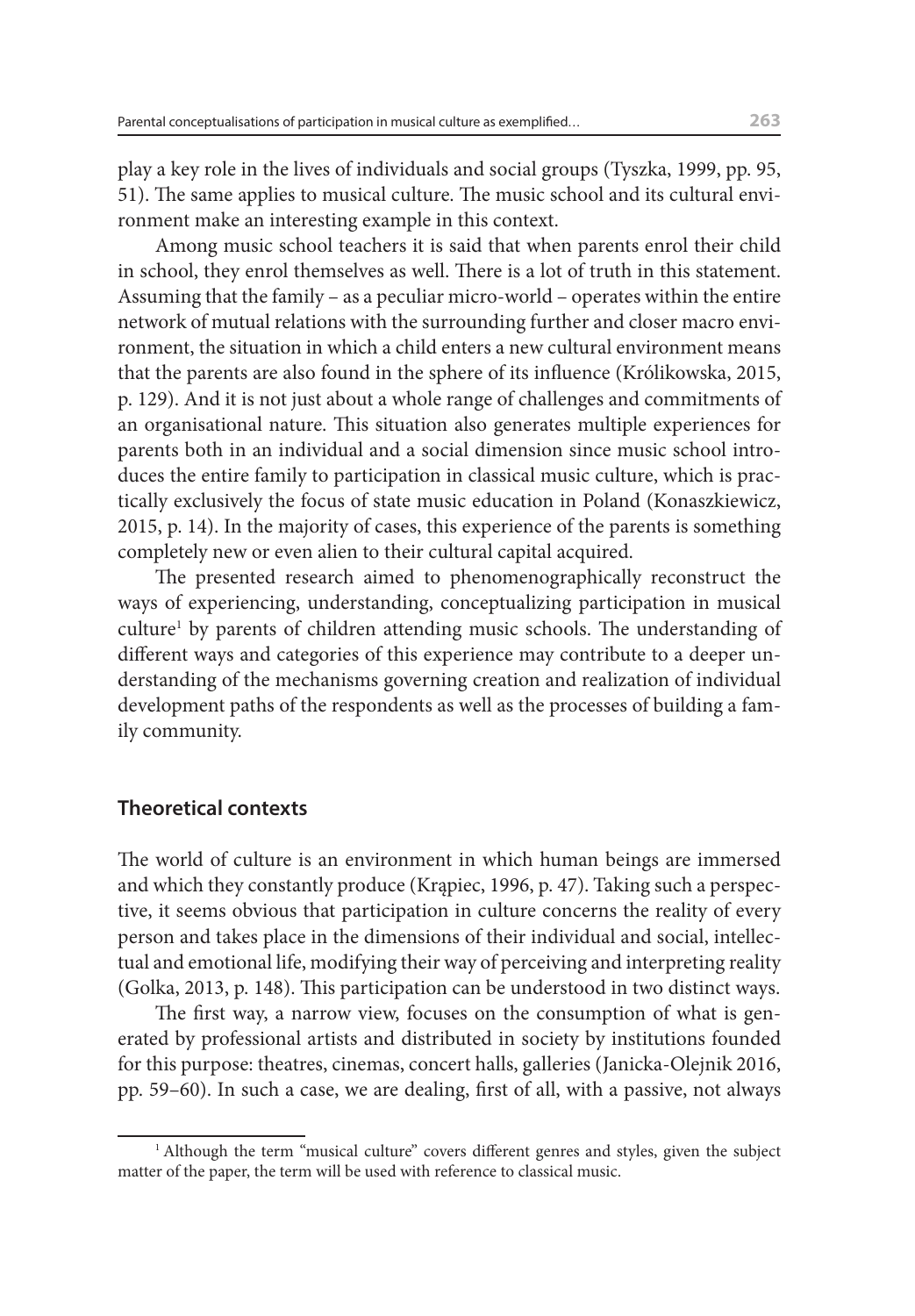guided by the internal imperative (and sometimes even without any satisfaction), communing with art and with the process of participation in culture. And it is not imposed by any kind of administrative orders. Sometimes people are guided by a conformist desire to meet the cultural norms of the given environment, for image aspects or any type of social promotion (Zarycki, 2008, p. 26). In such a context, participation in culture and culture itself is understood as

a kind of exclusive addition to reality, shared by those who have satisfied more basic needs or those who, because of their high social status, are normatively obliged to do so. (Krajewski, 2014, p. 311).

#### The second, broad understanding refers to

the situation of being active, to being immersed in culture understood as a process of constant modification. It is not only the consumption of the culture disseminated by institutions, it is not only being a member of audience, viewer, listener or reader, but above all, the involvement of each of us in the circulation of culture […]. (Janicka-Olejnik, 2016, p. 60).

#### Participation in culture is

any human contact with cultural products and cultural behaviour, and thus direct or indirect contact with other people. This contact consists in the use of cultural products, in assimilating, reproducing and producing the values embedded in them, in being subject to the models of culture, as well as in creating new products and values and behaviours. (Golka, 2013, p. 122).

The above definition implies an expansion of the spectrum of various cultural activities, which, apart from the now traditional forms, may also include one's own attempts at artistic creation (including amateur work), Internet activity, one's own lifestyle, dressing, home decoration, as well as spending free time and building interpersonal relations (Janicka-Olejnik, 2016, pp. 57–75).

Indicators of participation in culture include the multitude of cultural arrangements in which this participation is implemented and the various interests, frequency and intensity of contacts at a certain level of cultural competence (Golka, 2013, pp. 161–162). This competence, according to Barbara Fatyga and Bogna Kietlińska, is a resource of diverse abilities of an individual, determining their predisposition to participate in culture (Fatyga & Kietlińska, 2018).

The above-described ways and forms of participation in culture also refer to musical culture, yet due to its specificity, this process can also be analysed in terms of so-called music-promoting activities. On the one hand, they have a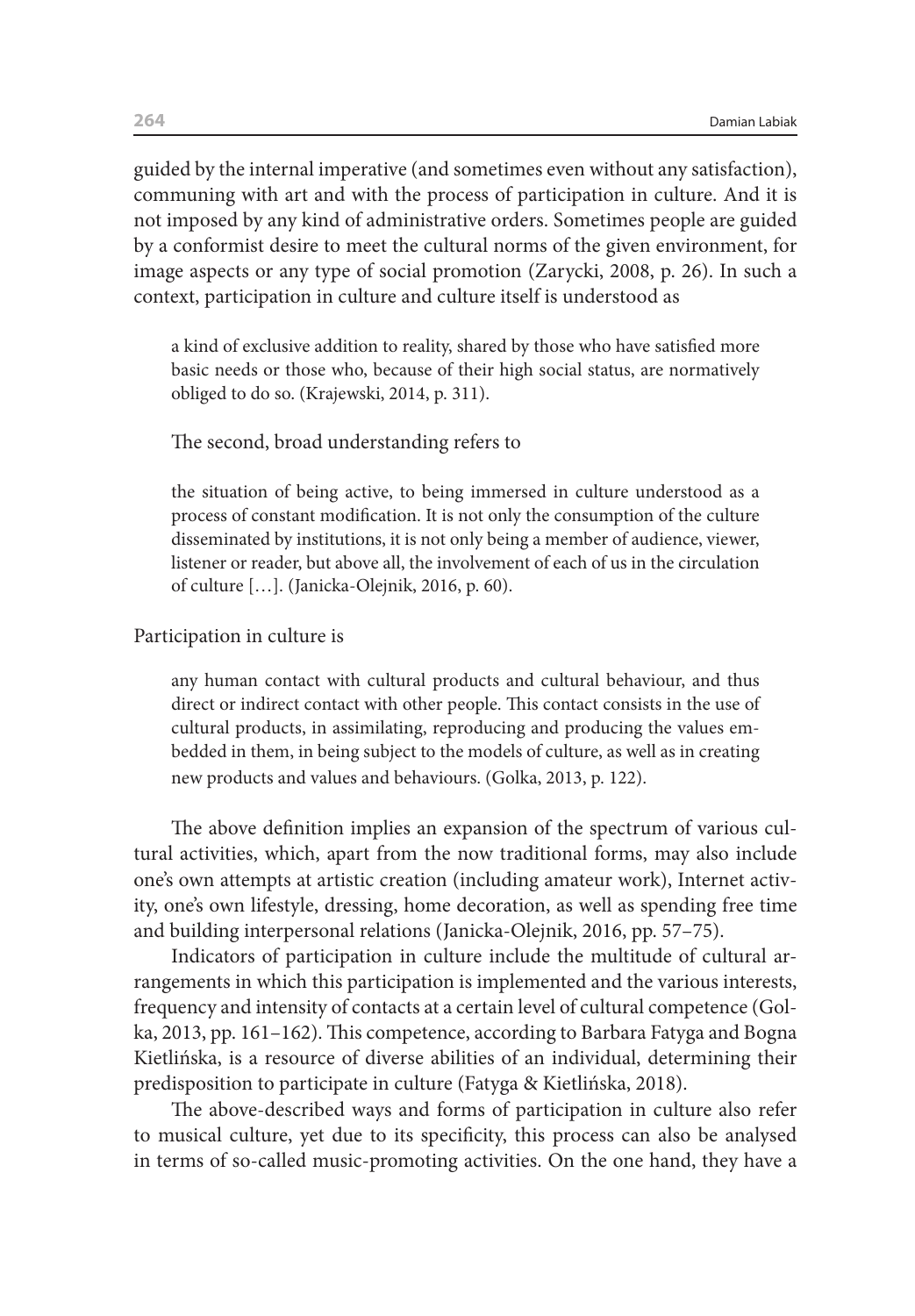cognitive dimension, which refers to the development of knowledge about music, its history, diverse styles, artists and performers. In this respect, the aspect of conscious and critical appraisal of elements of this culture is also important. The behavioural dimension includes engaging in various types of activities, such as listening to music, playing instruments, various forms of making music, going to concerts and taking actions in the area of music promotion (Uchyła-Zroski, 1999, p. 14).

Participation in musical culture also involves an encounter with certain values, primarily artistic and aesthetic ones. The former refer to "the artist's skill, his invention, the challenges he faced and the way he responded to them", while aesthetic values are interpreted by the audience in a particular work and depend on the sensitivity and vision of the artist (Gołaszewska, 1990, pp. 152–163). In this respect, super-aesthetic values, without which certain axiological horizons would be completely inaccessible to humans, are of highly significant (Stróżewski, 1997, pp. 70–79).

As it follows from the above considerations, participation in culture can be conditioned and manifested in different ways, it can take different forms, refer to different values and cover different areas of human activity. This depends on both individual (musical abilities, personality traits) and environmental factors. In this context, music schools fulfil a special role in the Polish educational system.

The tradition of music education in Poland dates back to the 18<sup>th</sup> century, and its current model has been functioning (with minor changes) since the 1950s. These are mostly public schools, where admission exams are a necessary condition to start music education. The curriculum includes playing an instrument, music appreciation and theory classes, ensembles and choir. The first degree school lasts 6 years – younger children, or 4 years – older children (Konaszkiewicz, 2015, pp. 11–27).

The music school, as a dynamic and evolving organism, generates its own specific culture (Adrjan, 2011, p. 11). If we follow Alfred Kroeber's claim that culture includes selected forms, norms and values, a stream of related ideas and objectified patterns (Kroeber, 2002, p. 138), then the culture of the music school manifests itself in a specific language (musical terminology), rituals (exams, concerts, competitions), the way the classes are organised, interpersonal (master-student) relations, a separate system of assessing and certifying achievements, elements of the material environment (practice rooms, instruments, notes) and values. Education in music school is a part of the aesthetic education realized in the dimension of developing aesthetic sensitivity (education to art), as well as on moral, social and mental level (education through art) (Wojnar, 1997, p. 7).

Parents entering such a defined cultural environment of music school join a world focused on classical music. This is a completely new situation for them,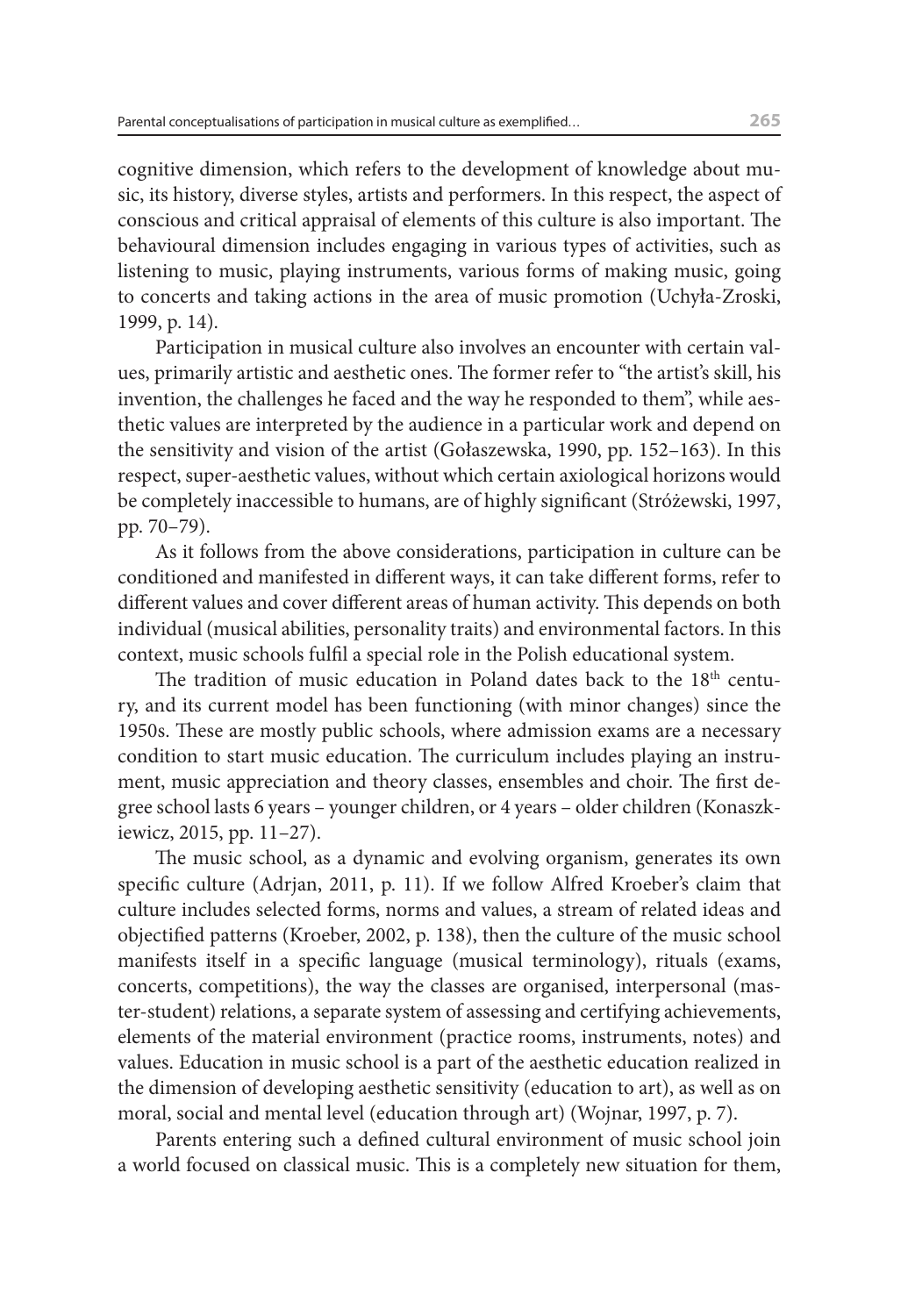completely out of the range of their previous experience. They obviously have a certain cultural capital (manifested – as Pierre Bourdieu put it – in the knowledge of certain conventions and cultural forms, tastes, patterns of relations or possession of certain objects) (Zarycki, 2008, pp. 21–22); however, their resources may not be adequate for the challenges they face. It can also be a moment encouraging a reflection on the experience of being in culture, leading to a kind of renewal of the state of consciousness of oneself and the loved ones (Kołodziejski, 2015, p. 69).

#### **Methodological assumptions of own research**

The research presented in this paper was carried out in the paradigm of qualitative research using a phenomenographic approach. Phenomenography (*phainemenon* and *graphein* – appearance and description – description of things as we see them) is

[...] an empirical study of a limited number of qualitatively different ways of conceptualizing, understanding, perceiving and feeling different phenomena and aspects of the surrounding world (Męczkowska, 2003, p. 73).

This research approach uses the concepts of understanding, conceptualisation and experience interchangeably, taking the view that none of these terms fully corresponds to what is happening in the human mind, doing so only in its own way and complementing each other (Marton & Pong, 2005, p. 336). What is important for phenomenographers is the world experienced and constructed in our consciousness at the same time, and not – as for phenomenologists – different aspects of the same phenomenon (Jurgiel-Aleksander, 2016, p. 270).

Phenomenographic research falls within the so-called second-order cognitive perspective. While the first-order perspective concerns the objective world, the second-order perspective refers to our perception of the world; it does not focus on the world itself, but shows the researcher's approach, interested in the subjective concepts of reality (Moroz, 2013, pp. 34–35).

The empirical material is usually collected during a semi-structured interview. A phenomenographic interview is a specific form of qualitative interview and its purpose is to collect descriptions of the world of life of the subjects, to search for and understand the meanings given by the subjects to specific phenomena.The questions should be open enough to encourage reflection, allow the respondents to structure their statements and to thematise their elements. The questions should be predominantly of the type: Why...? What do you think...?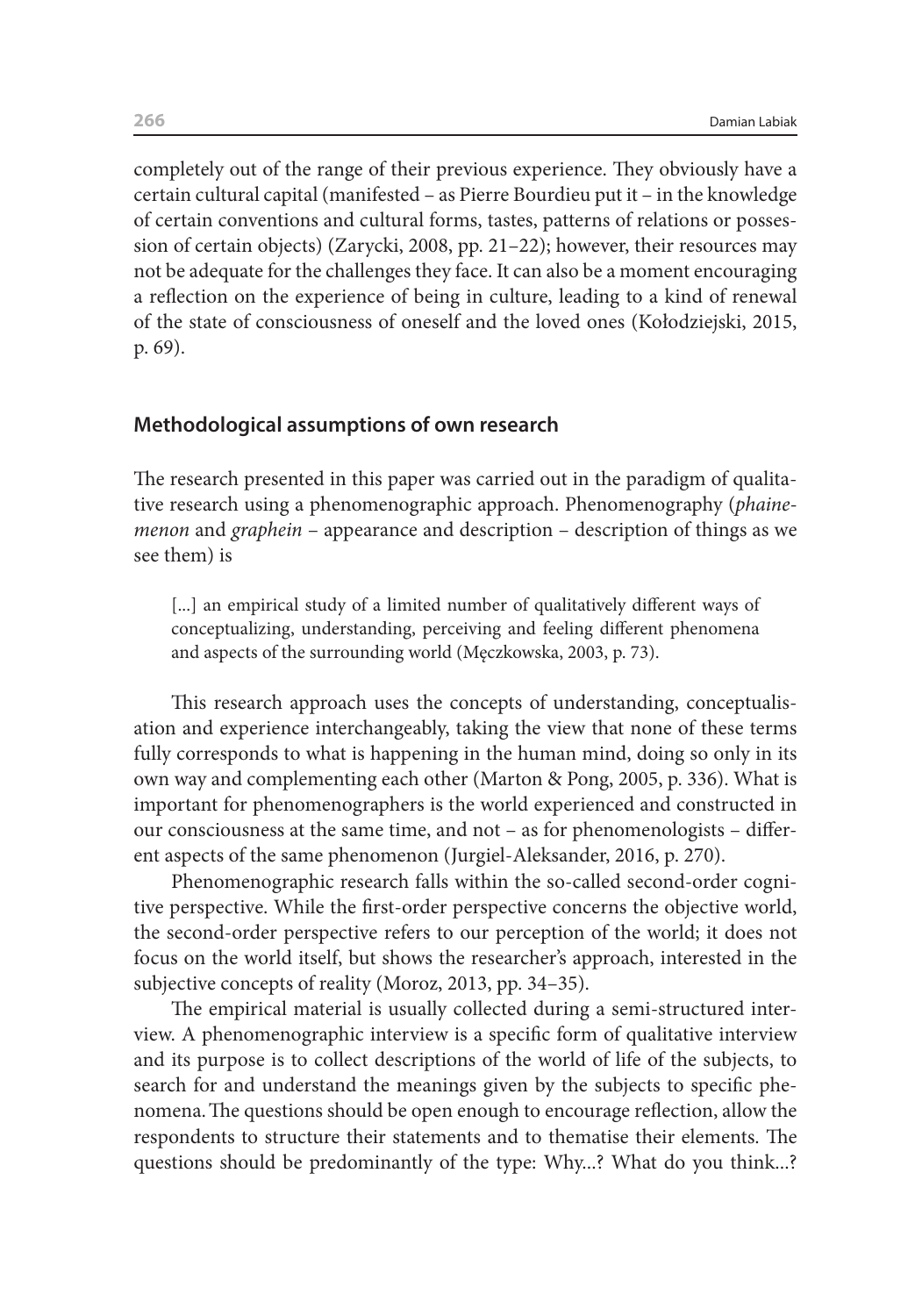What is your opinion...? Tell me, how do you understand that...? (Bruce, 1994, pp. 52–53). During the interview, the principle of *epoche* (taking into account all the comparisons in brackets) and the principle of horizontality should be respected, considering all obtained descriptions as of equal value (Spinelli, 1989, pp. 17–18**)**.

The collected material is subject to an interpretation procedure. Its individual stages include: getting acquainted with the material, condensation (preliminary grouping of characteristic fragments in terms of the selected criterion), comparison of elements in terms of similarities and differences, grouping the material based on similarities and differences between the ways of understanding the phenomenon, articulation (preliminary description of the essence of similarities in each separate group), identification of separate concepts of the phenomenon and creating categories of description, and contrasting (juxtaposing the created categories of description to determine the existing differences). In order to construct a category of description, the analysis often involves decontextualizing and recontextualizing fragments of statements (Męczkowska, 2003, p. 86). It is possible that one person's statement may be defragmented and classified into several different categories of description. Categories of description, forming a specific resultant space, have consequently both individual and collective nature – the socalled *collective mind* (Marton, 1981, pp. 196–197).

The research sample selection was purposive to be able to present a wide range of concepts concerning different ways in which certain phenomena are experienced. Phenomenographic practice shows that the optimum number of respondents is between 15 and 20 (Trigwell, 2000, p. 66). In the presented research, the group of respondents consisted of 19 persons with a child in a first-degree music school, living in northern and eastern Poland. None of these persons was a professional musician or interested in classical music. The research was conducted in 2018–2019, with the aim of reconstructing the experience, description, understanding and conceptualisation of participation in musical culture focused on classical music. The research questions concerned the following issues: What do you understand by participation in musical culture? What do you think, what do you feel and do when undertaking activities in the area of participation in this culture? Why are you undertaking these activities? Are you learning forms of this participation and if so, how? What do you like or would you like to change in your participation in musical culture?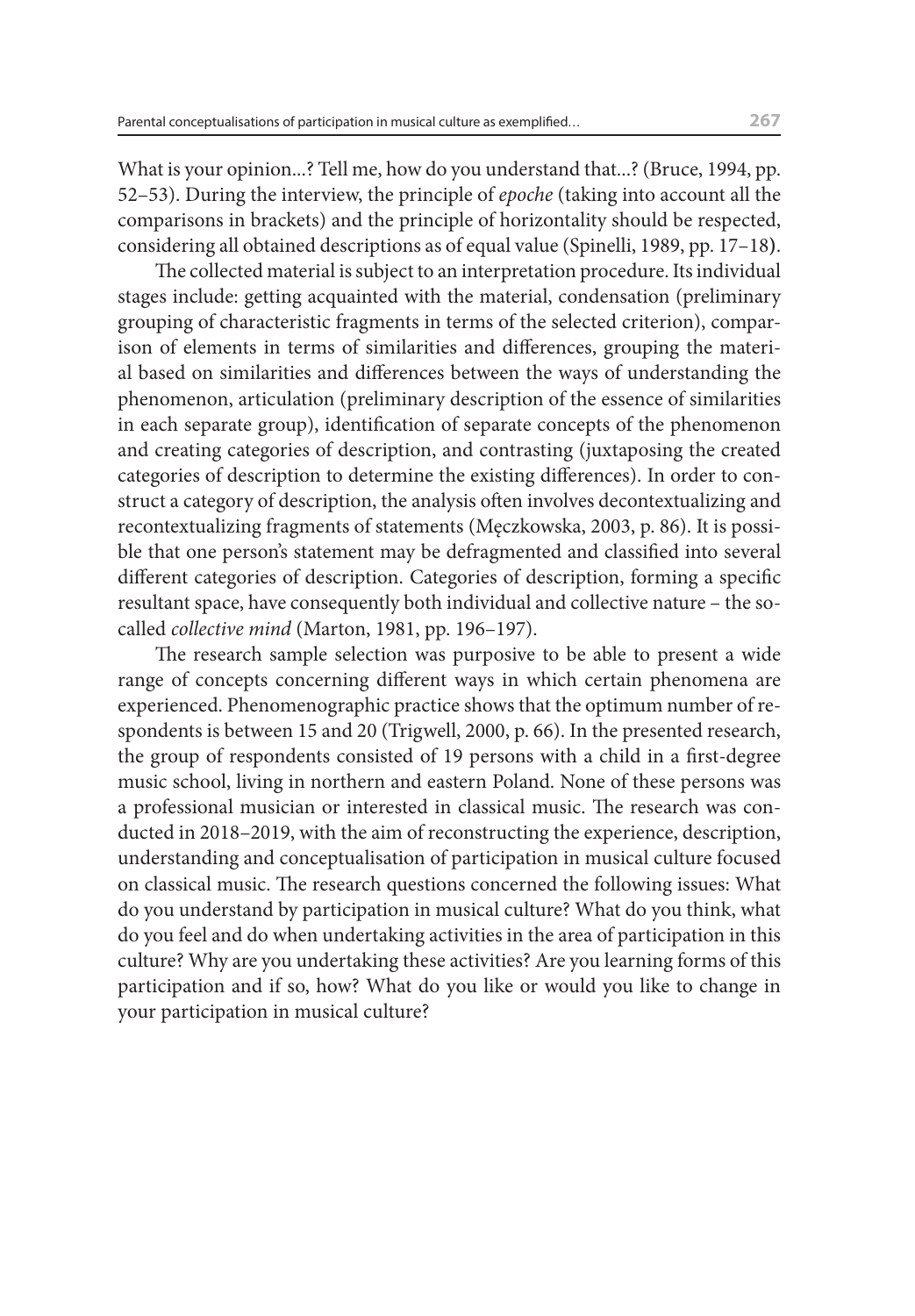#### **Research results**

The analysis of the collected empirical material led to the identification of four categories of description, enabling the reconstruction of parental concepts of participation in musical culture.

1. Experiencing participation in musical culture as an activity requiring specific competence.

a) Lack of sense of adequacy in the process of participation in musical culture: When I listen to music, especially classical music, I feel like I don't know much about it. I know if I like something or not, I can assess the mood, I know if something catches my ear, but that's all. If I had to justify why, I would have a problem. I can't say much about it, although sometimes I try something, but it turns out trivial.

Actually, I don't understand what I'm listening to, maybe because nobody taught me how to listen to such music; I feel like I'm listening to a foreign language I don't know at all.

I feel lost and confused when all these sounds reach me. I can't see anything about it and it annoys me. Especially when I'm in a concert hall. Sometimes I'm afraid that someone will ask me something and I won't be able to provide a reasonable answer. I'm not comfortable there. It took me some time to learn how I should behave, how to react when I should applaud. It costs me too much stress and nerves. I don't think this is my world.

I feel uncomfortable at such concerts, everyone smartly dressed, official, unnatural; I'm not really fit for such situations.

b) A sense of ambivalence in participating in musical culture:

I often ask myself what it is all about. When I talk to my friends about the music we like and listen to all the time, I mean rock music of the '90s. At that time I almost always have something to say, we talk about the concerts we've been to, the musicians, the common experiences, parties, memories, and how important it was for us. When I'm with my son at a symphony concert, I have little to say, I rather listen to what he feels and thinks, maybe I subconsciously check what he learned at school. I'm a little ashamed of it, and I think he can sense that I have a problem.

Sometimes I am convinced that I have managed to understand something of this, especially when these are some relatively uncomplicated pieces – Strauss's waltzes, Tchaikovsky's ballet or Vivaldi's Four Seasons. However, if there is something by a contemporary composer, then actually I can say that I feel chaos, I cannot figure it out, it is all complicated. It discourages me.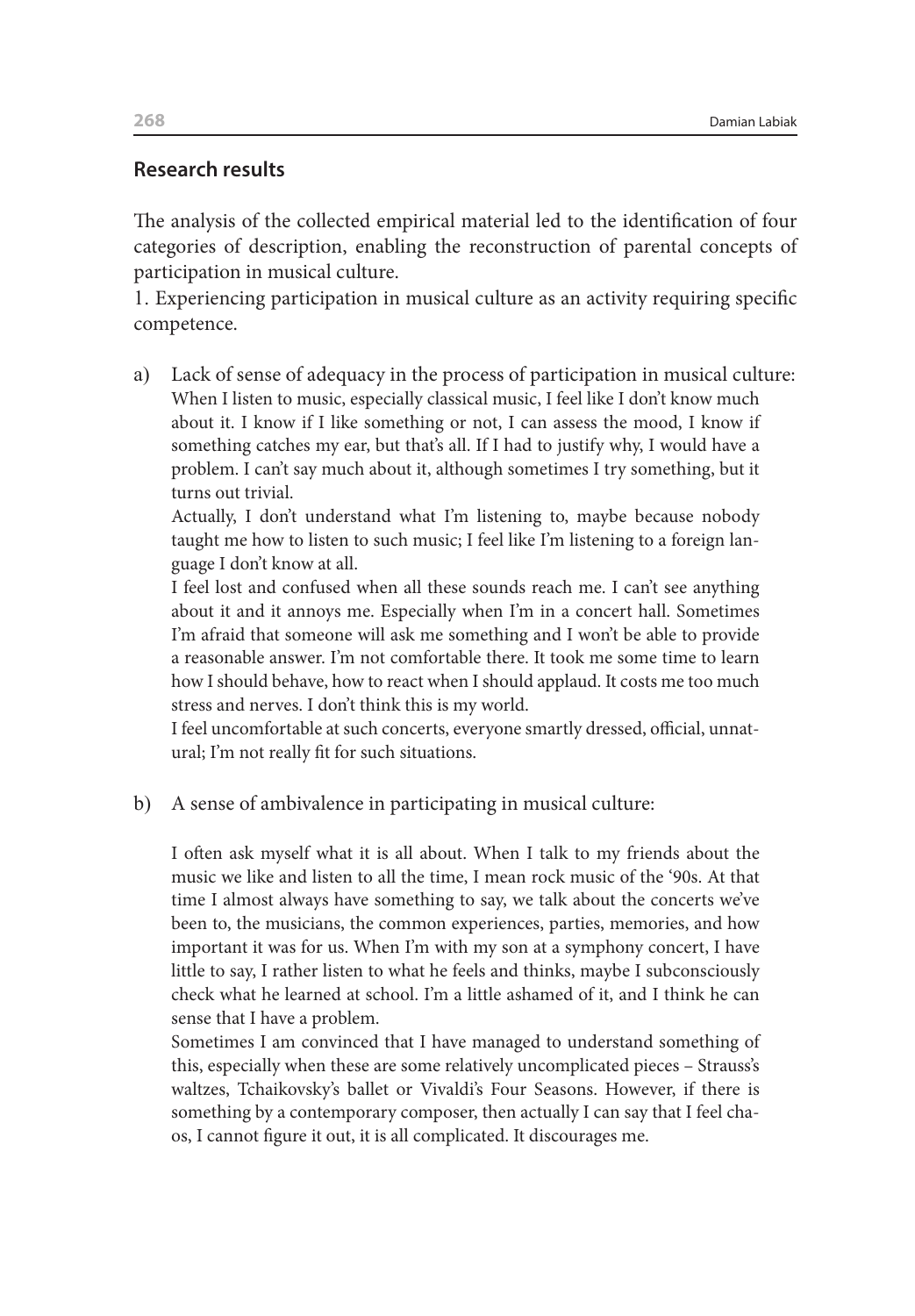- 2. Experiencing participation in musical culture as a parental responsibility.
- a) Understanding of participation in musical culture as a formal duty:

I go to the concert hall with the children mostly because I have to. I do not have any other option, as my husband is working abroad. I know I should do it. The same of course concerns school concerts. I'm only doing this because of the children. They would be sad if I didn't come. The headmaster and the teacher wouldn't be happy either if I didn't show up.

For me, Christmas concerts at school are a fixed point on the agenda. I come because I ought to, but it is also a chance to talk to the teacher; because of my job, I don't always have the time and opportunity. Children are happy when we are together, the entire family, I think it is important for them and we should be there.

Sometimes I try to help my daughter to practice playing the instrument. I'm with her, I ensure she is systematic; I have regular contact with her teacher. I come to class, I even take notes. At the meeting with parents, the headmaster said that this is what we should do, he even suggested buying a guide for parents of music school students. I'm doing my best, I know it's necessary and essential, but I don't think I'm really getting it right.

b) Description of this participation in terms of rewarding joint commitment and development:

It's a fantastic experience for me; we go out to the concert hall with the whole family. We dress elegantly. At the concert we sit together, we feel like this is a celebration day for us. After the concert, we go somewhere together to have ice cream or dinner. It's a completely magical experience. Before the concert, I try to find out something about the work to be performed, the composer, I always buy the program of the concert.

I love the performance of students in the music school. And this is not just because my child performs there. I know how important this is to everybody – both children and parents. I know how much work it takes. Sometimes we work on a piece for weeks, but it's worth it. Then when you listen to it, you feel enormous satisfaction. If my child is happy, I am happy. This way we spend a lot of time together, share stories to discuss and memories. At the same time, I learn a lot. Mainly from my child: about notes, composers, about what it is. A symphony or a fugue. I used to be taught it all at school, but I can't remember anything now.

c) Distancing oneself: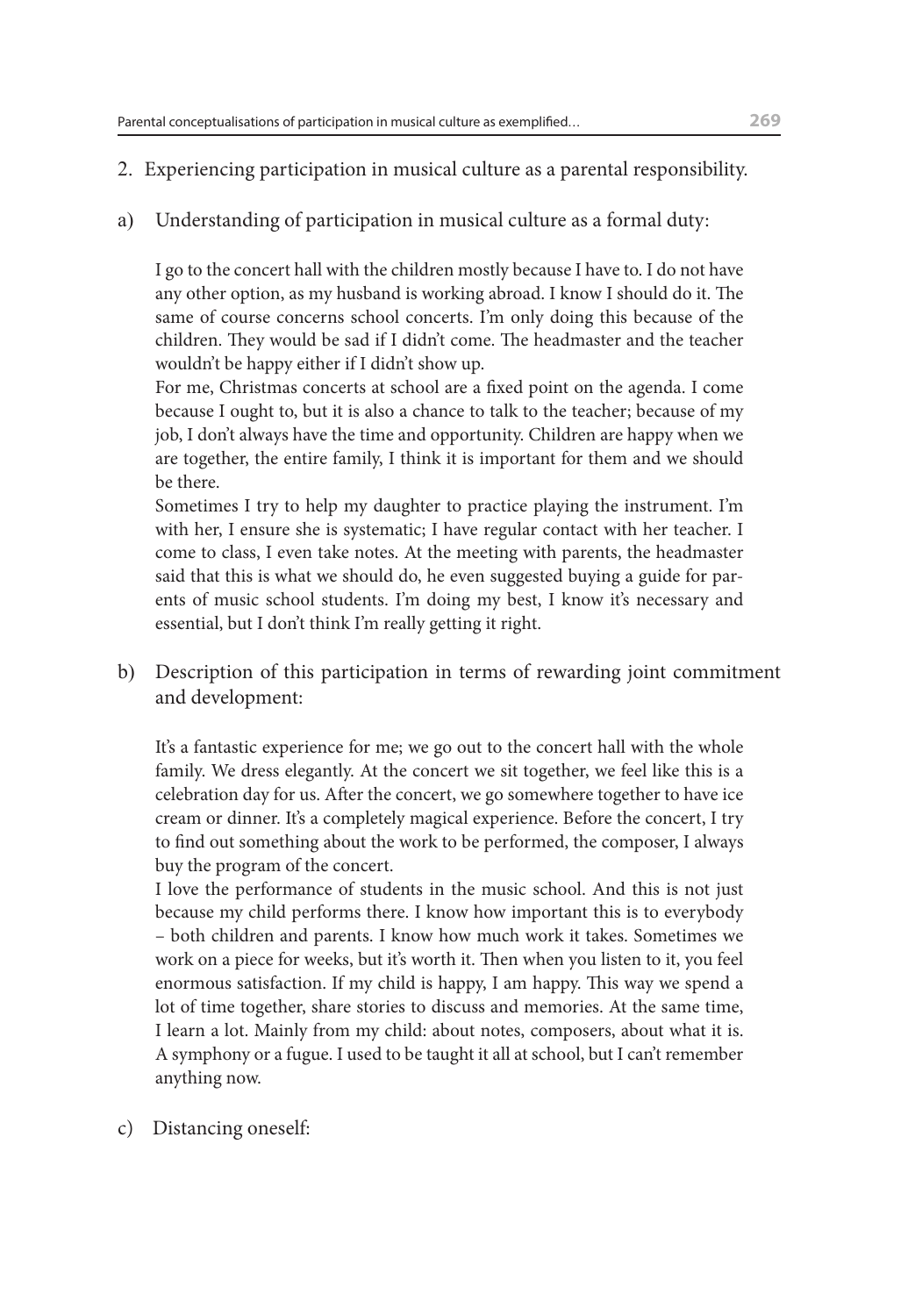I'm not really interested in all this; of course I'm trying to make sure that my son takes his lessons, but I think it's the same as any other additional activities. Actually, they take a lot of time and are expensive. Personally, I would rather have my son go to football training, but my wife wanted him to play the piano. Until he gets bored, let him play.

- 3. Describing participation in musical culture as a factor triggering individual and social activities.
- a) Entering social relations:

For me, it's very important that by going to concerts I can meet other people like me. I need this, I feel a little lonely in my environment – my work colleagues don't share my musical taste, and I like to share what I feel with someone.

It also gives me an opportunity to meet other parents, talk to them, not only about music, we have similar problems – children do not always want to practice playing the instrument, we are not always able to help them; we share our experience and ways of handling problems.

I like talking to my daughter's teacher. I like going to lessons, I'm learning a little bit myself, but I ask a lot, we talk; I'm very interested in her opinion. If there are any interesting concerts, she always lets me know. I believe we've made friends.

b) Releasing social energy:

I spend a lot of time on organizing school concerts. Sometimes we have to print out invitations, prepare the room, move instruments. We do it together with other parents. At the end of the year, we also organize a picnic for our children. After each concert, we take all the children for pizza, or order it to school, organize school Christmas Eve together, at the end we all sing Christmas carols together, the teachers play along with the students.

We organise charity collections. We search for sponsors. We have different professions, backgrounds, connections; it's useful in this type of activity.

Actually, I don't get involved in any special way. I do what I should do. Though, regretfully, I sometimes forget to pay the necessary contributions. I have little time and it's all going on without me. Of course, if I am needed, I won't refuse.

- 4. Experiencing participation in musical culture as an inner experience.
- a) Emotions:

These are strong emotions for me, sometimes it's euphoria, sometimes sadness; I am not indifferent to music.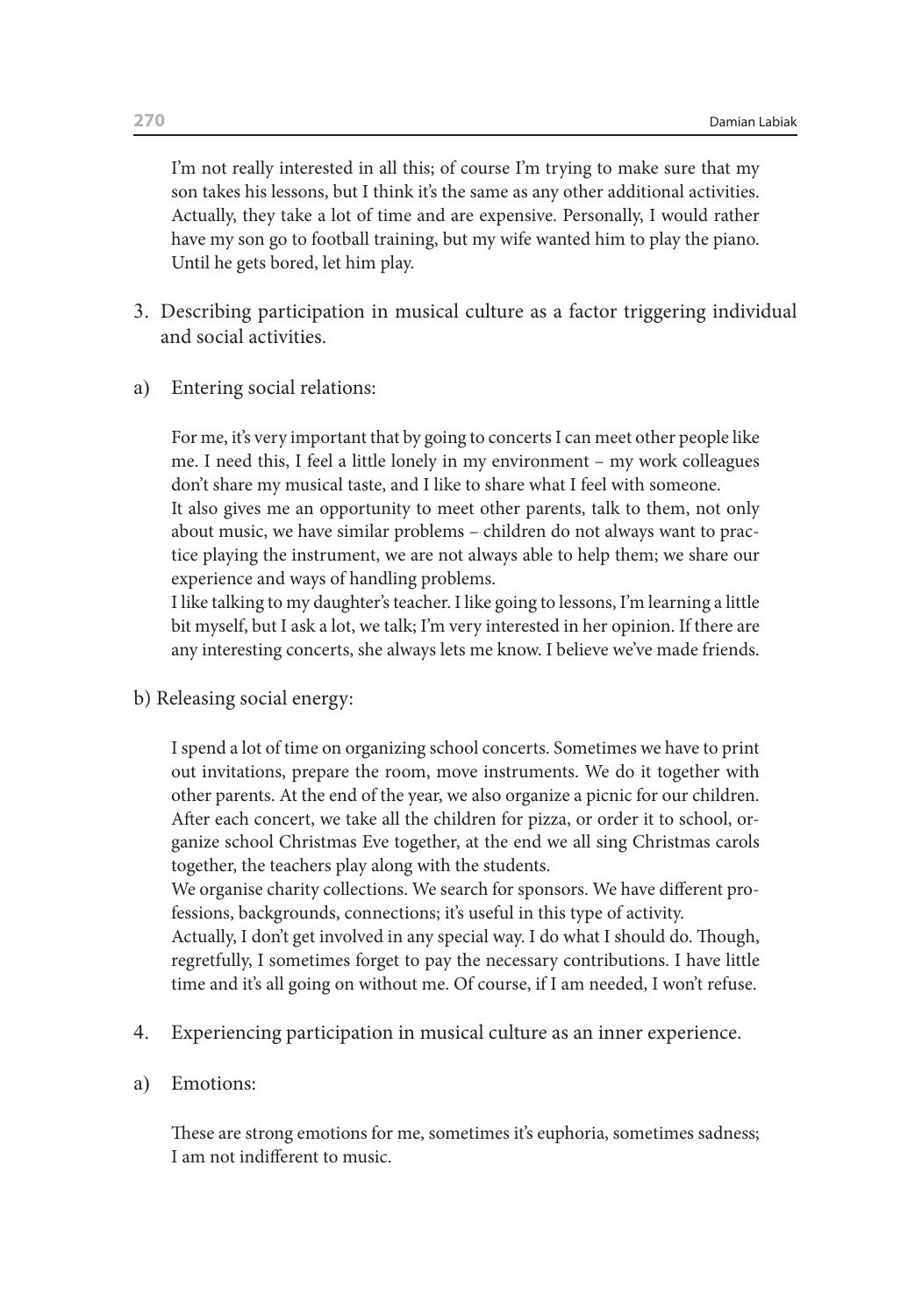I can distance myself emotionally, maybe not completely, but I'm not that sensitive. I'm experiencing everything in my own way, but in moderation.

This is the most important thing to me. I realize that I don't care about the sounds themselves, but about what I feel because I get carried away by my emotions.

All this classical music is too sad for me. It is overwhelming, it makes me feel depressed. Maybe I just happened to listen to the wrong repertoire, but I think there's something about it.

b) Metaphysics:

In fact, it's not about the sounds themselves, but this inner space where I can hide for a while, there's something attractive, magical about it – a flooding wave of sounds!

When I listen to music, I reflect a lot, I look for the sense of being here, of being at a concert, but as if in a different world.

I'm trying to find my place in it. On the one hand, it all seems distant and abstract to me, but on the other hand, it gives me inner peace, a sense of harmony with the world and myself.

It's all very ephemeral, but it leaves a permanent mark in the soul.

Table 1.

| Contexts arising  | inadequacy,         | responsibility,   | interpersonal    | emotions,       |
|-------------------|---------------------|-------------------|------------------|-----------------|
| from text con-    | ambivalence         | involvement, de-  | relations,       | metaphysics     |
| densation         |                     | velopment,        | social activ-    |                 |
|                   |                     | distance          | ities            |                 |
|                   |                     |                   | inertia          |                 |
| Description do-   | musical compe-      | attitude towards  | type of activity | nature of indi- |
| main - differen-  | tence               | their role        |                  | vidual experi-  |
| tiation criterion |                     |                   |                  | ence            |
| <b>CATEGORIES</b> | <b>Experiencing</b> | Experiencing      | Description      | Experiencing    |
| OF DESCRIP-       | participation       | participation in  | of participa-    | participation   |
| <b>TION</b>       | in musical cul-     | musical culture   | tion in cul-     | in musical      |
|                   | ture as an ac-      | as a parental re- | ture in terms    | culture as an   |
|                   | tivity requiring    | sponsibility      | of individual    | inner experi-   |
|                   | specific compe-     |                   | and social ac-   | ence            |
|                   | tence               |                   | tivity           |                 |

*Conceptualisations of participation in the musical culture of the examined persons*

Source: Jurgiel-Aleksander, 2009.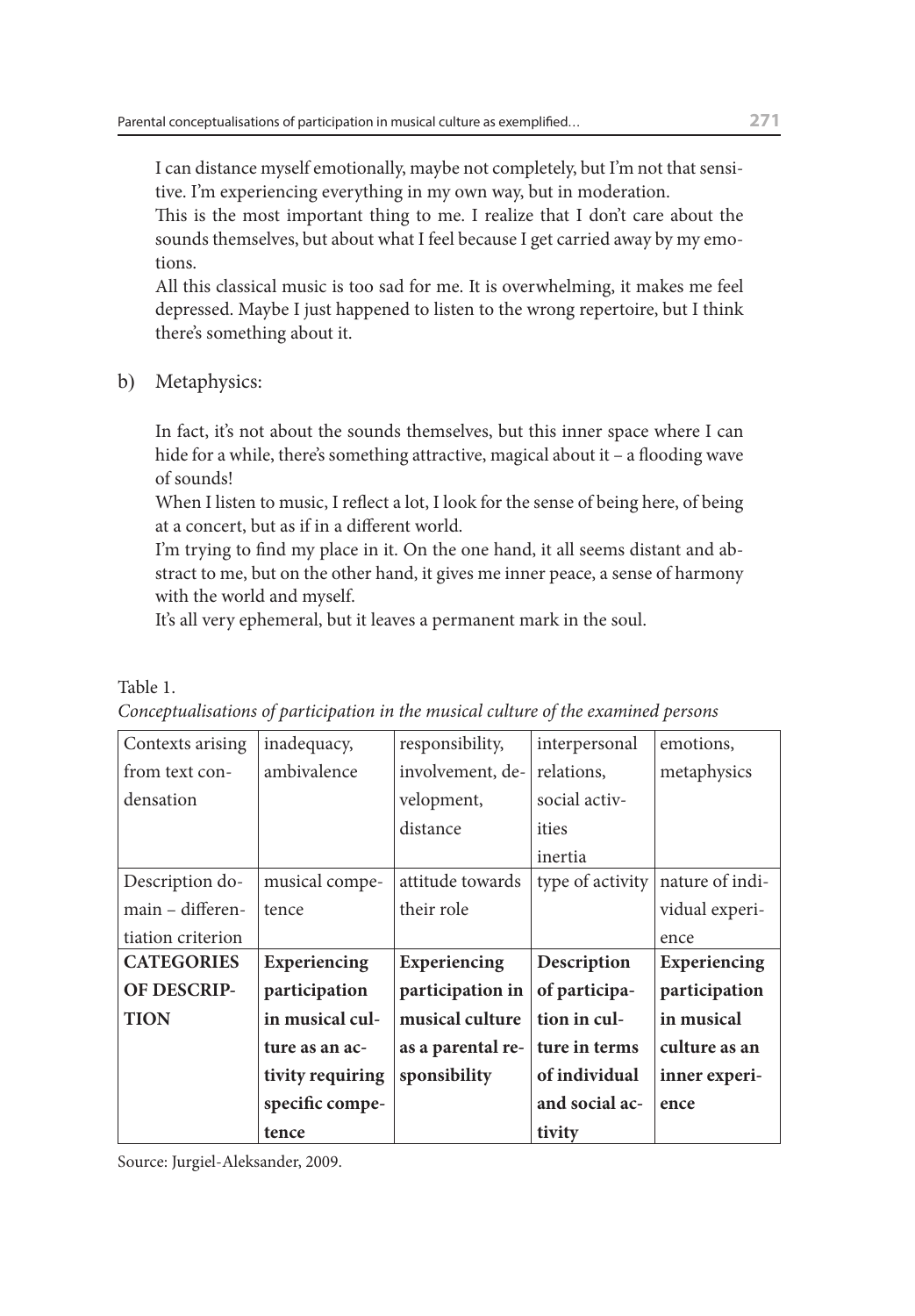#### **Discussion and conclusions**

The descriptions reconstructed above refer to four categories. The first of them concerns the whole complex of cultural competencies related to participation in musical culture. The statements provided by the respondents show elements of both total inadequacy and ambivalence in relation to the perceived content and actions taken. Undoubtedly, such a situation generates a certain kind of confusion, frustration and self-esteem building. Respondents often consider the world of music that surrounds them to be unnatural and too distinguished. This unfamiliar world also seems attractive, but still inaccessible to them. This feeling of inadequacy does not apply solely to music in the strict sense. It also applies to a specific etiquette that has to be followed in places such as the concert hall or the opera house.

Another reconstructed category refers to the understanding of participation in culture as a parental responsibility. Parents make sure that their children go to lessons and are well prepared for those lessons; they go to concerts with their children, take part in school events, but without inner conviction. Some parents are very committed and happy to fulfil their responsibilities and do not treat them as chores. For them, it is an opportunity to spend time with their family, talk to each other and develop relationships. They emphasize the integration value of such activities and the fact that they learn a lot from their children. Although it is not easy, they accompany the children practicing their instrument, participate in their concerts, support them in difficult moments and enjoy their achievements. There are also parents who distance themselves from what their children are doing, and step back, leaving room for the other parent to act.

The third category involves experiencing participation in musical culture as a factor triggering activity. It is also perceived in terms of building interpersonal relations with people who feel contact with classical music just like them. They also point out the importance of the relationship with the music teacher as an expert in this field, but also someone who will help them to explore the world of sounds more consciously.

The respondents described their experiences related to musical culture also in terms of building social activity and involvement in the organization of concerts and everything that is connected with it.

The last category involves describing participation in musical culture in terms of inner experience. An inseparable part of musical experience is here exploration of a whole range of different emotions – from euphoria to depression. The respondents also pointed out that contact with music was for them a meta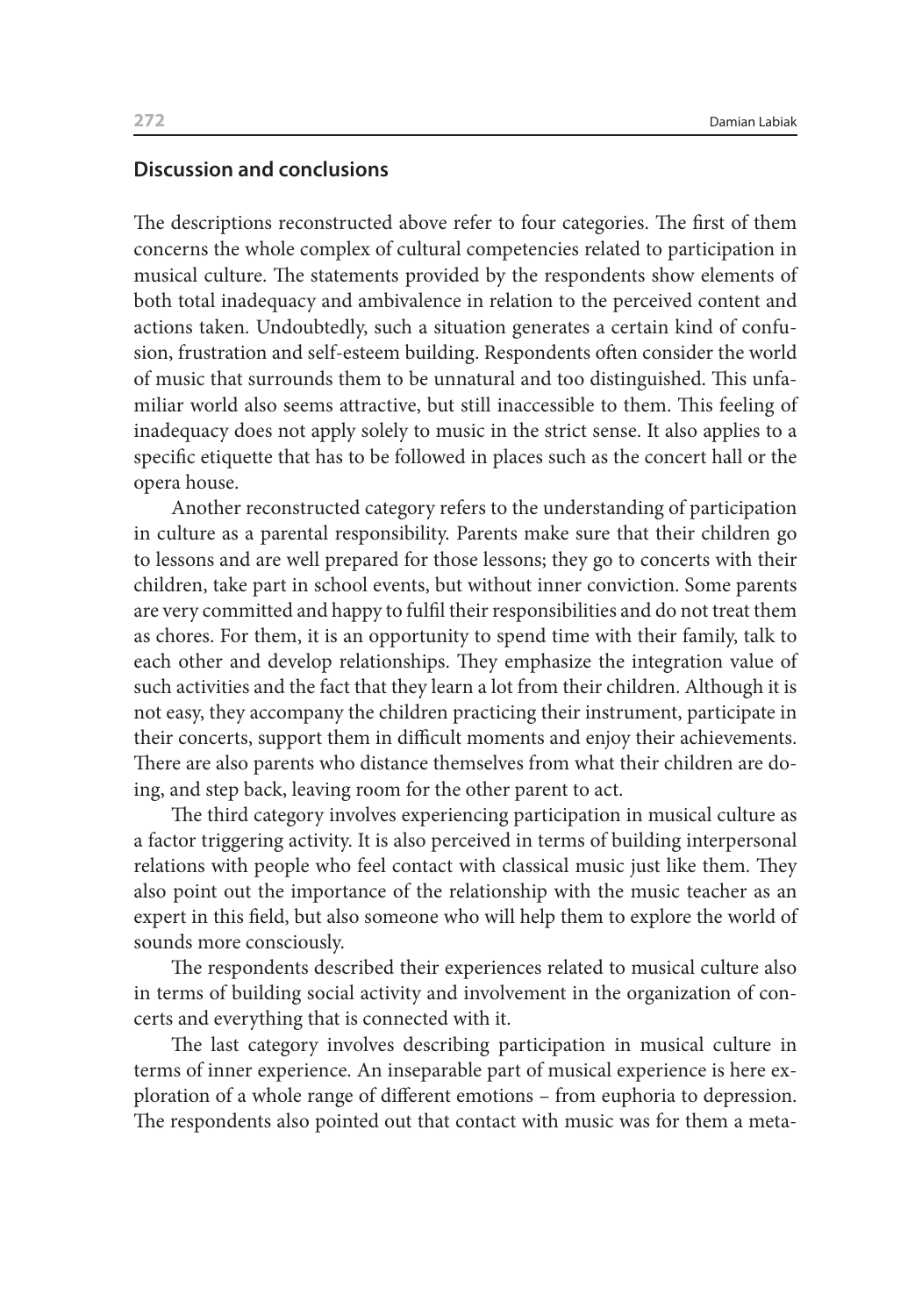physical experience, prompting reflection on themselves, their place on earth, the transience and meaning of life.

The above analyses raise the question of the participation of the interviewed persons in musical culture. The issue of musical competence, the absence of which prevents the full access to various institutions, organizational forms, ways of life and open intellectual and artistic circulation, is also worth highlighting here (Sztompka, 1994, p. 14). The reasons for such a situation should be seen, among others, in the crisis of general music education and in social consent (Popowski & Grusiewicz, 2014). However, the experiences described by the respondents exceed the sole model of participation in culture, based mainly on passive perception. The world of classical music (although alien so far), arouses certain emotions, prompts reflection and a search for existential questions and answers. All of this provides an impulse to construct and reconstruct one's own stable identity based on the whole spectrum of available cultural sources (Melosik, 2013, p. 455). This is especially important at a time when the present reality is marked by uncertainty and permanent anxiety (Bauman, 2007, p. 6).

The fact that the music experiences of the respondents are anchored and generated in the school reality of their children is worth emphasizing. This reality inspires an activity that provides conditions for authentic, free expression (Etzioni, 2012, p. 27), and enables self-creation of one's own personality (Olubiński, 2018, p. 22). The social capital of a local community generated on this occasion should be also noted here.

Additionally, it is necessary to see the family contexts of the respondents' participation in musical culture. Usually, it is the parents who introduce their children to new experiences and values. The primary habitus underlying any subsequent assimilation of culture is shaped first of all by parents (Kłoskowska, 1990, p. 22). However, in this case, we are dealing with the process of reverse socialisation in which the cultural content is transmitted from children to parents (Sztompka, 2012, pp. 450–451).

The experience of the respondents also demonstrates that participation in musical culture makes for them an important element of establishing family ties founded on common thoughts, aspirations and values (Gałęska, 2015, p. 29).

The analyses conducted above revealed the rich world of parental experiences in the area of participation in musical culture. The world of many dimensions, anchored in various individual and social contexts, often complex, full of subtle reflections and emotions. This world is worth exploring and sharing with others, since as Herbert Read used to say: Art has the power to inspire the human being – each of them.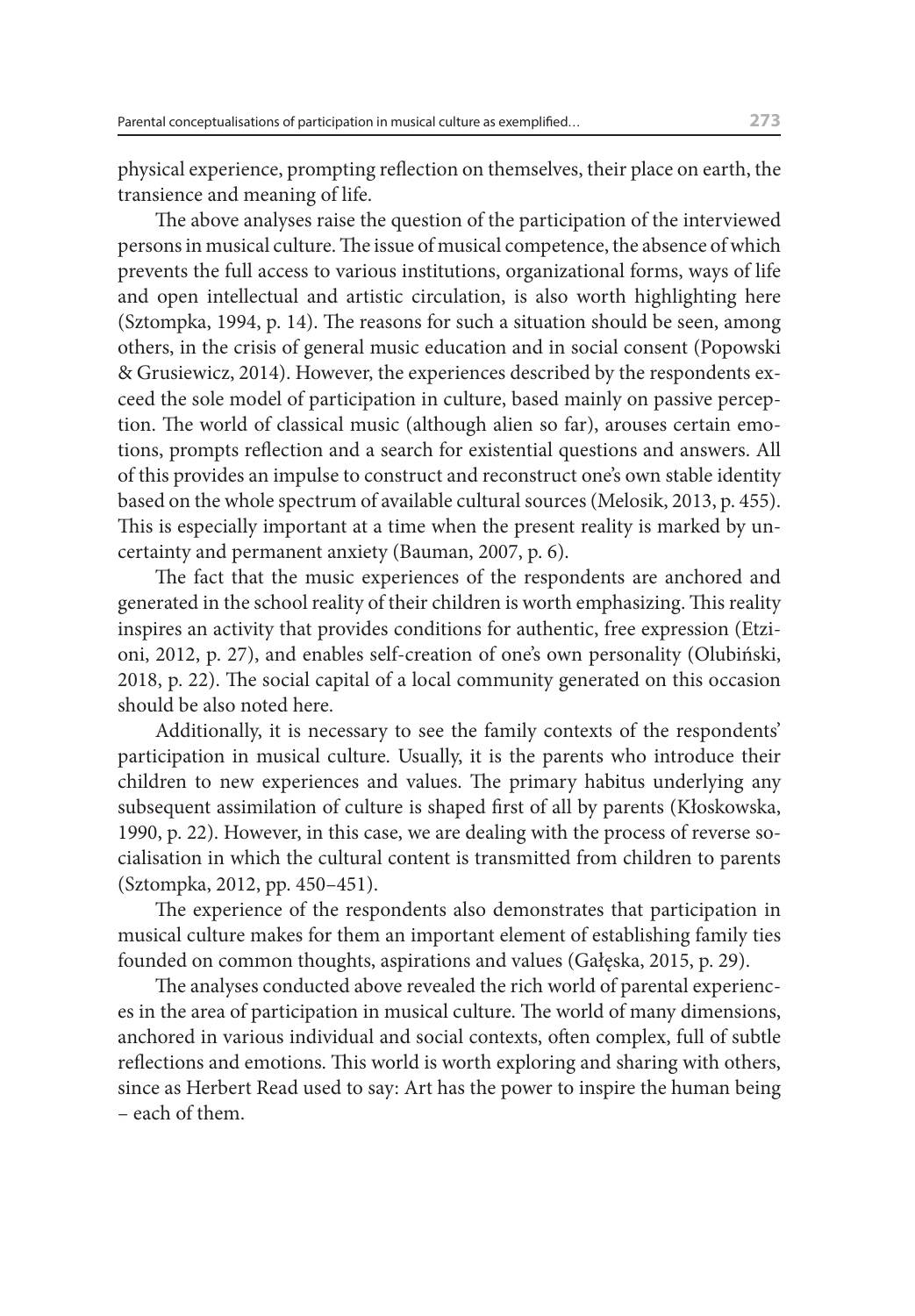#### **References**

- Adrjan B. (2011). *Kultura szkoły. W poszukiwaniu nieuchwytnego*. Kraków: Oficyna Wydawnicza IMPULS.
- Bauman Z. (2007). *Płynne życie*. Kraków: Wydawnictwo Literackie.
- Bourdieu P. (2005). *Dystynkcja. Społeczna krytyka władzy sądzenia*. Warszawa: Wydawnictwo Naukowe Scholar.
- Bruce C. (1994). Reflections on The Experience of the Phenomenographic Interview. In: R. Ballantyne, C. Bruce (eds.), *Proceedings of Phenomenography: Philosophy & Practice*. Brisbaine: Queensland University of Technology.
- Etzioni A. (2012). *Aktywne społeczeństwo. Teoria procesów społecznych i politycznych*.
- Fatyga B., Kietlińska B. (2018). *Słownik teorii żywej kultury.* Retrieved 15 February 2018. Site: http://ozkultura.pl/wpis/962/5
- Gałęska U. (2015). Transformations of the family social bondin the 21st century family. *Family Upbringing*, 11(1), 27–40.
- Golka M. (2013). *Socjologia kultury*. Warszawa: Wydawnictwo Naukowe Scholar.
- Gołaszewska M. (1990). *Istota i istnienie wartości*. Warszawa: Państwowe Wydawnictwo Naukowe.
- Janicka-Olejnik E. (2016). Participation of Polish people in culture in the light of current reports. *BAS Studies*, 2(46), 57–75.
- Jaworski M. (2010). *Refleksyjny i kulturotwórczy charakter kultury popularnej*. In: A. Gromkowska-Melosik, Z. Melosik (eds.), *Kultura popularna: konteksty teoretyczne i społeczno-kulturowe*. Kraków: Oficyna Wydawnicza IMPULS.
- Jurgiel-Aleksander A. (2009). Experiencing school by early learners. Phenomenographic reconstruction. *Issues In Early Education*, 10(2), 142–149.
- Jurgiel-Aleksander A. (2016). Phenomenography as a research method and its cognitive consequences in the light of one research project on adult learning experiences. Resercher's reflection. *Andragogy Yearbook*, 23, 267–282.
- Kłoskowska A. (1990). Wstęp. In: P. Bourdieu, J.-C. Passeron, *Reprodukcja. Elementy teorii systemu nauczania*. Warszawa: Państwowe Wydawnictwo Naukowe.
- Kołodziejski M. (2015). Refleksja w pracy nauczyciela (nie tylko) szkoły muzycznej. In: A. Delecka-Bury (ed.), *Współczesne wyzwania szkolnictwa muzycznego. Kim jest nauczyciel szkoły muzycznej I stopnia?.* Toruń: Wydawnictwo Adam Marszałek.
- Konaszkiewicz Z. (2015). Specyfika szkoły muzycznej w Polsce szanse i zagrożenia. In: A. Delecka-Bury (ed.), *Współczesne wyzwania szkolnictwa muzycznego. Kim jest nauczyciel szkoły muzycznej I stopnia?.* Toruń: Wydawnictwo Adam Marszałek.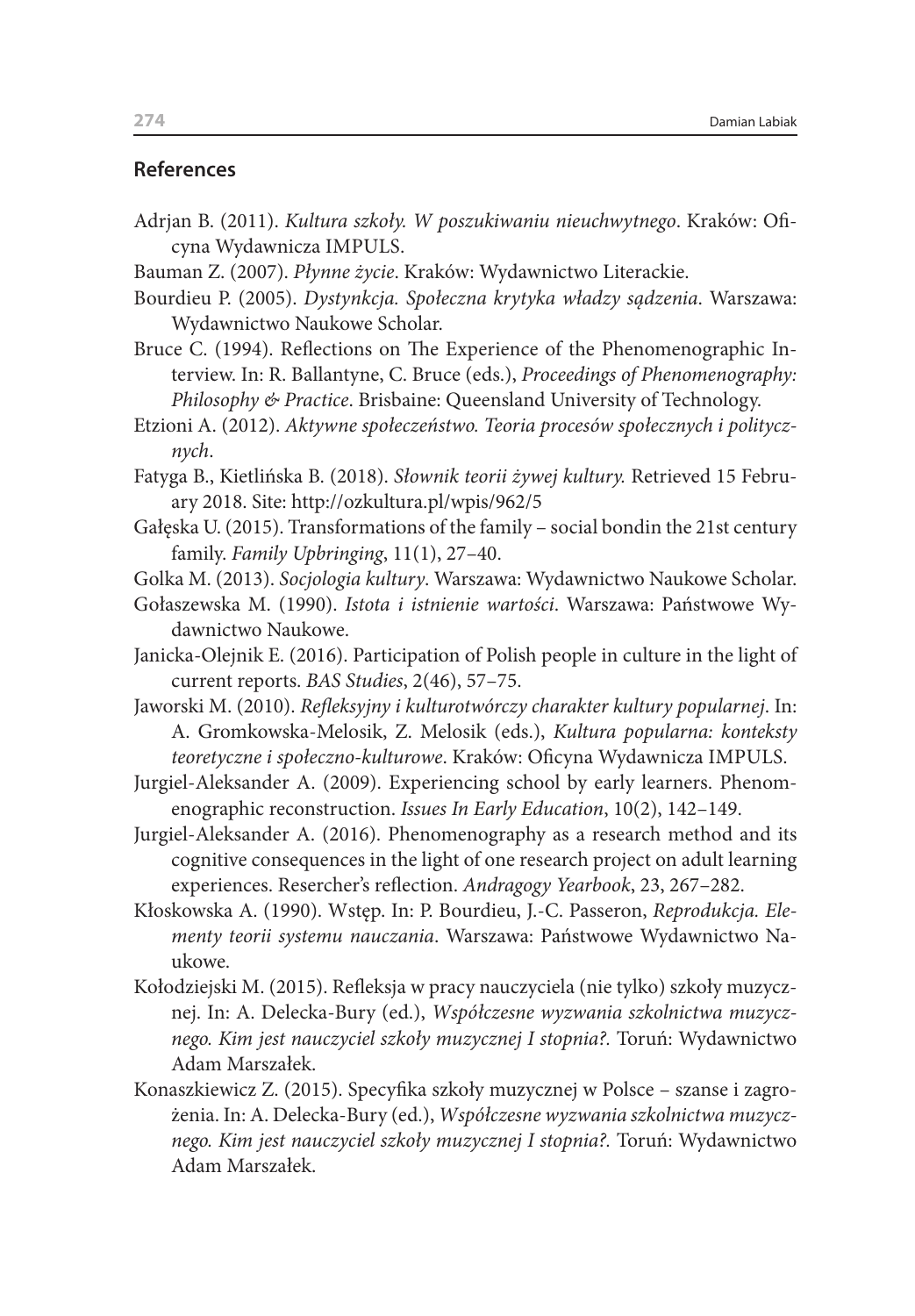- Kozielecki J. (2002). *Transgresja i kultura*. Warszawa: Wydawnictwo Akademickie Żak.
- Krajewski M. (2014). Kompetencje kulturowe Polaków. In: R. Drozdowski et al. (eds.), *Praktyki kulturalne Polaków.* Kraków: Zakład Wydawniczy NOMOS. Retrieved 01 December 2019. Site: https://nck.pl/badania/raporty/praktyki-kulturalne-polakow
- Krąpiec M.A. (1996). *Człowiek w kulturze*. Warszawa: Wydawnictwo Gutenberg-Print.
- Kroeber A.L. (2002). *Istota kultury*. Warszawa: Wydawnictwo Naukowe PWN.
- Królikowska A. (2015). Children as teachers to their parents. Reverse socializationin the contemporary family. *Family Upbringing*, 11(1), 27–40, 127–142.
- Lasocki J.K., Powroźniak J. (1970). *Wychowanie muzyczne w szkole*. Kraków: WSiP.
- Marton F. (1981). Phenomenography describing conceptions of the world around us. *Instrucional Science*, 10, 177–200.
- Marton F., Pong W.Y. (2005). On the unit of description in phenomenography. *Higher Education Research & Development*, 24(4), 335–348.
- Melosik Z. (2013). *Kultura popularna i tożsamość młodzieży*. Kraków: Oficyna Wydawnicza IMPULS.
- Męczkowska A. (2003). Fenomenografia jako podejście badawcze w obszarze studiów edukacyjnych. *Kwartalnik Pedagogiczny,* 3(189), 71–88.
- Moroz J. (2013). Fenomenografia jako metoda badania treści świadomościowych. *Pedagogika Szkoły Wyższej*, 1, 33–44. Retrieved 10 September 2019. Site: http://bazhum.muzhp.pl/media//files/Pedagogika\_Szkoly\_Wyzszej/ Pedagogika\_Szkoly\_Wyzszej-r2013-t-n1/Pedagogika\_Szkoly\_Wyzszej-r-2013-t-n1-s33-44/Pedagogika\_Szkoly\_Wyzszej-r2013-t-n1-s33-44.pdf
- Olubiński A. (2018). *Aktywność i działanie jako forma edukacji do samorealizacji czy zniewolenia?*. Kraków: Oficyna Wydawnicza IMPULS.
- Popowski R., Grusiewicz M. (2014). Do jakiej kultury prowadzi współczesna powszechna edukacja muzyczna?. *Wychowanie Muzyczne*, 3. Retrieved 20 December 2019. Site: http://www.wychmuz.pl/artykul\_ar\_50.html#01
- Spinelli E. (1989). *The Interpreted World: an introduction to phenomenological psychology*. London: Sage.
- Strinati D. (1995). *Wprowadzenie do kultury popularnej*. Poznań: Wydawnictwo Zysk i S-ka.
- Stróżewski W. (1997). Wartości estetyczne i nadestetyczne. In: I. Wojnar (ed.), *Teoria wychowania estetycznego.* Warszawa: Wydawnictwo Akademickie Żak.
- Sztompka P. (1994). Teorie zmian społecznych a doświadczenia polskiej transformacji. *Studia Socjologiczne*, 1, 9–17.